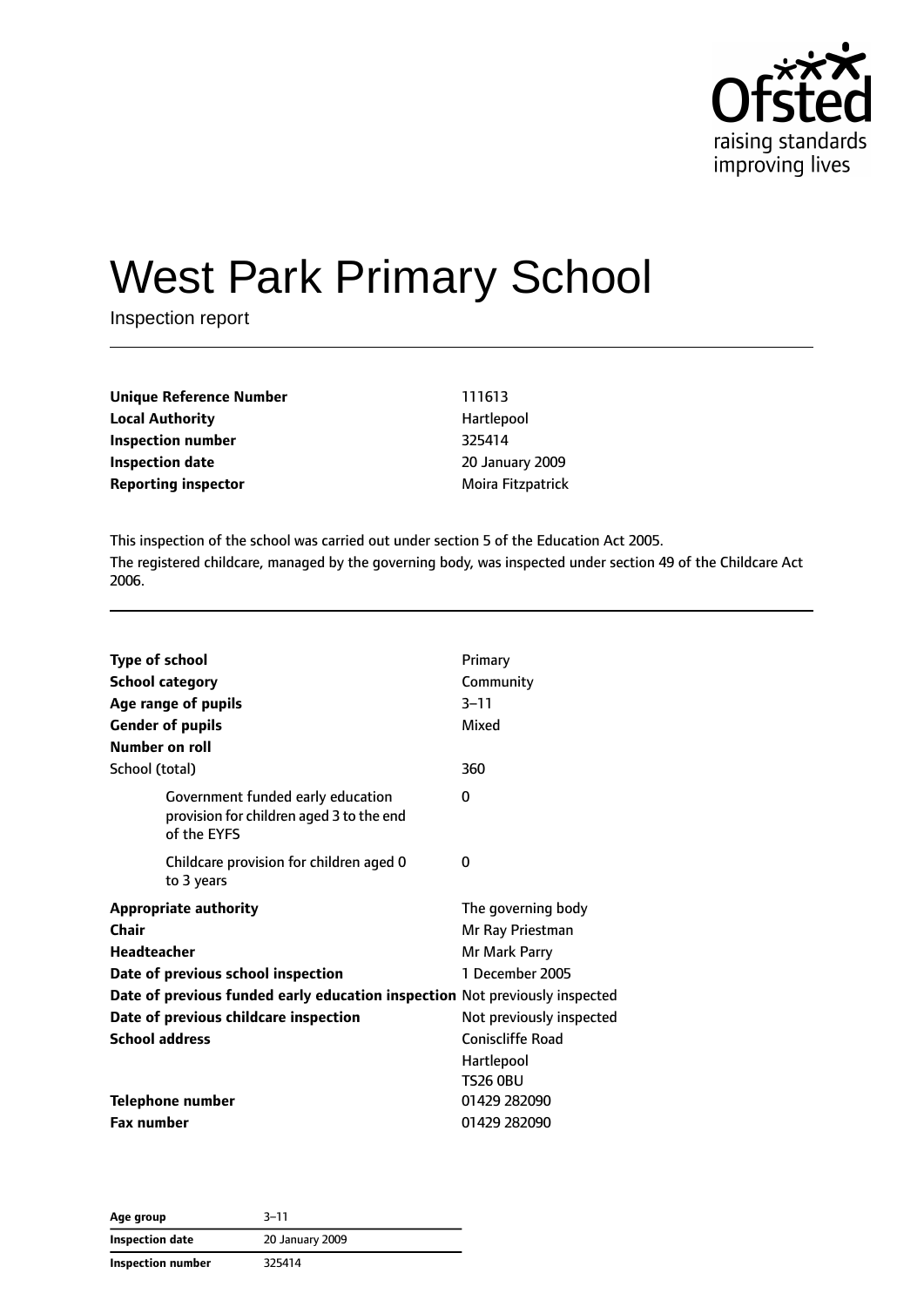.

<sup>©</sup> Crown copyright 2009

Website: www.ofsted.gov.uk

This document may be reproduced in whole or in part for non-commercial educational purposes, provided that the information quoted is reproduced without adaptation and the source and date of publication are stated.

Further copies of this report are obtainable from the school. Under the Education Act 2005, the school must provide a copy of this report free of charge to certain categories of people. A charge not exceeding the full cost of reproduction may be made for any other copies supplied.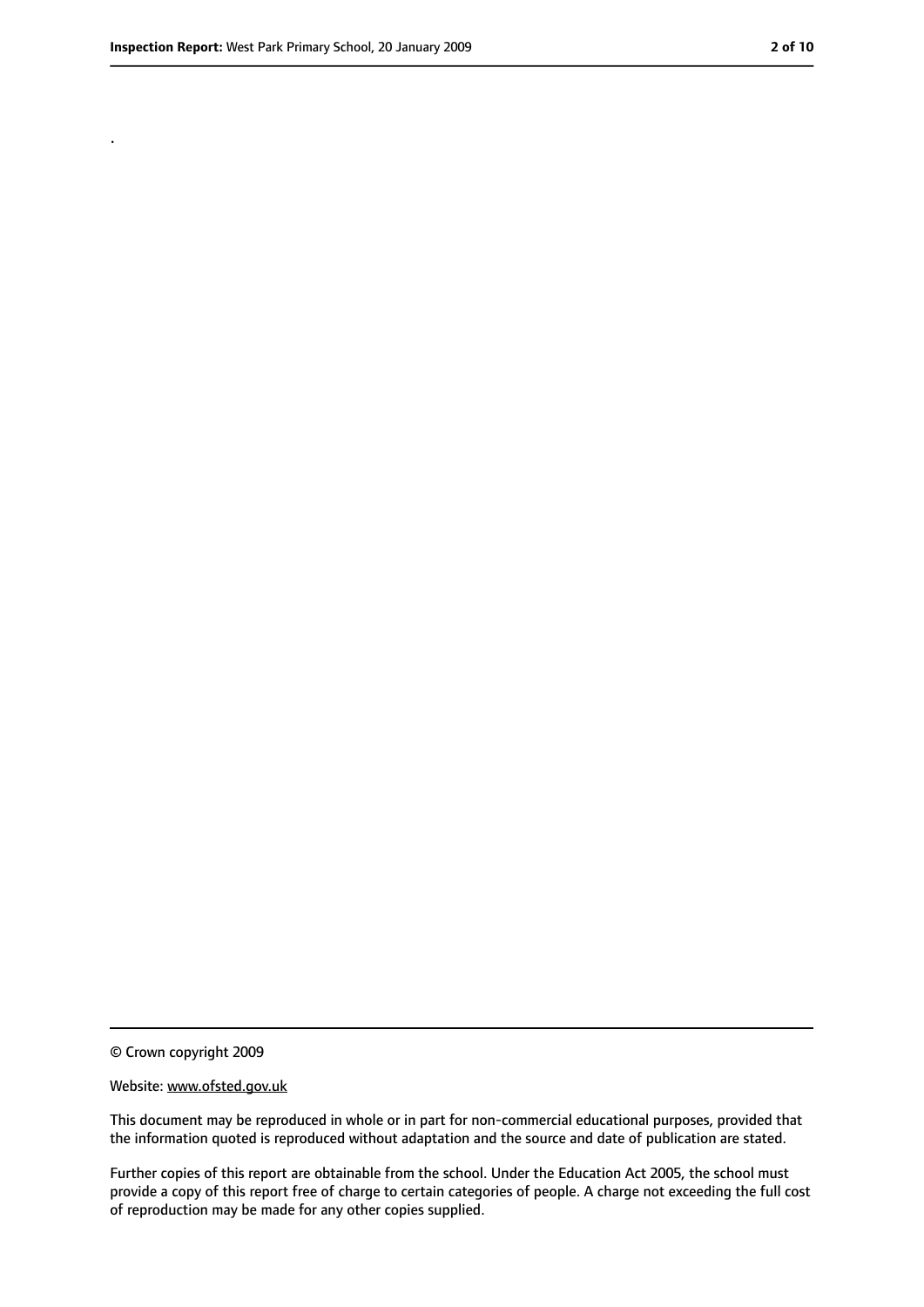# **Introduction**

The inspection was carried out by two Additional Inspectors who evaluated the overall effectiveness of the school and investigated the following aspects:

- the quality and effectiveness of provision in the Early Years Foundation Stage (EYFS)
- how improvements since the last inspection have impacted on standards and pupils' personal development
- the quality of leadership and management and how this impacts on the school's development.

Other aspects of the school's work were not investigated in detail, but the inspectors found no evidence to suggest that the school's own assessments as given in its self- evaluation were not justified. These aspects have been included in this report, as appropriate.

Evidence was gathered from observation of lessons, scrutiny of documentation, and discussions with senior and middle leaders, teachers and pupils. Parents' views, as reflected in the Ofsted questionnaire, were also taken into account.

## **Description of the school**

This is a larger than average primary set in an area of social and economic advantage. The vast majority of pupils are of White British heritage. The percentage of pupils who speak English as an additional language is well below average. The proportion of pupils eligible for free school meals is well below average; so too is the proportion of pupils with learning difficulties and/or disabilities. When children start school in the Nursery, their skills and attainment are generally above those expected for their age.

### **Key for inspection grades**

| Grade 1 | Outstanding  |
|---------|--------------|
| Grade 2 | Good         |
| Grade 3 | Satisfactory |
| Grade 4 | Inadequate   |
|         |              |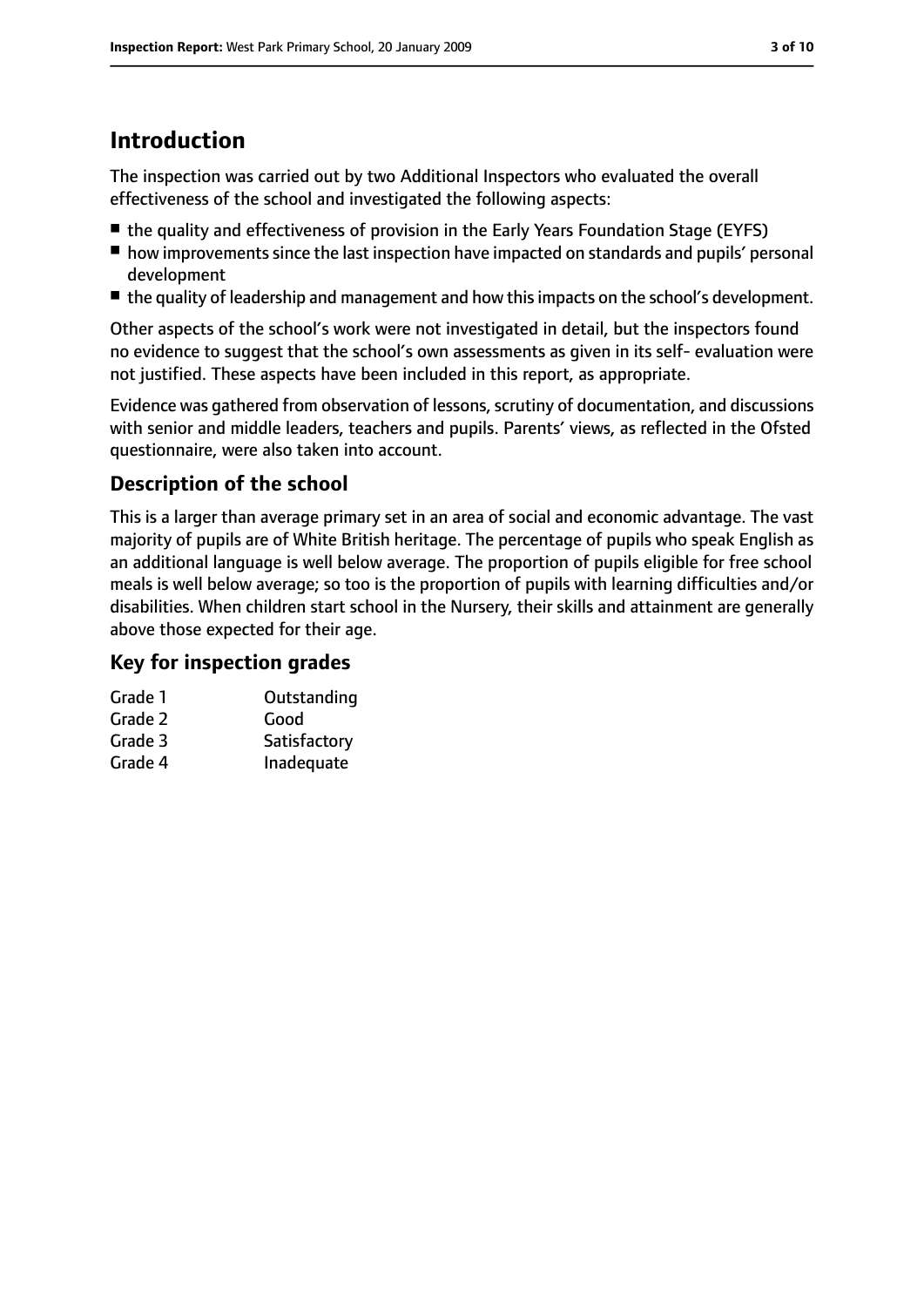# **Overall effectiveness of the school**

#### **Grade: 1**

West Park Primary is a highly effective school. Excellent leadership and management at all levels ensure that it is improving constantly. Staff morale is very high. All who work in the school are fully committed to the school's aims and values and are eager to play a part in the school's improvement. Staff roles have grown significantly since the last inspection and, under the direction of the headteacher's excellent leadership, middle managers have developed high quality monitoring and evaluation skills. Together with senior leaders, they capture a very accurate picture of where the school needs to develop and provide clear direction for improvement. The development of staff expertise, including that of teaching assistants, and their expanded role in school improvement have played a key part in the school's excellent development since the last inspection and provide it with an excellent capacity for further improvement.

Exceptionally high standards have been maintained in reading, science and mathematics at both key stages since before the last inspection. Standards in writing have been consistently above average. This is because the school is very responsive to changes in performance. A slight dip in performance in reading by a small group of pupils in 2007 led to effective interventions which resulted in standards rising dramatically in Key Stage 1 in 2008. While performance in writing is not quite as high as in other subjects, the English subject leader has made a very good analysis of why this is so. Work in pupils' books and school data show that actions taken this school year are improving standards, especially for pupils with the potential to exceed the expected level. School data indicates that Year 6 pupils are on track to perform at an exceptionally high level in all subjects by the end of the school year.

Pupils' achievement is excellent particularly in science and mathematics. Pupils with learning difficulties and/or disabilities make excellent progress. They often reach the expected standard for their age and consistently exceed the standard reached by their peers nationally. These high levels of achievement for all pupils stem from inspirational teaching. Teachers' planning is meticulous and takes account of all pupils' needs extremely well. They adapt questions and tasks very well to provide the exact challenge and support for every pupil to learn well. Teachers have very high expectations of what pupils can do and pupils constantly rise to meet them. The portfolios of work show that pupils are prepared to work to very high standards, in art and design for example, and relish doing their own research to impress their teachers with their knowledge. A very good range of teaching styles ensures pupils are well engaged in their learning with a growing awareness of how they learn best. This gives pupils high levels of confidence in their ability as learners, makes them increasingly independent and able to take responsibility for their learning.

The very stimulating curriculum includes some excellent features developed since the last inspection. Provision for personal, social and health education is excellent. It is well planned and ensures pupils have a very good understanding of how to stay safe, live a healthy lifestyle and deal with personal problems when they arise. These strengths are reflected in the school's high level of sporting accomplishments and the achievement of the nationally recognised Healthy School award and a second consecutive Activemark. Pupils' outstanding personal development is a product of this and the wider curriculum. These ensure that pupils' needs, interests and talents are well served and promoted. Behaviour in the school is exemplary. Pupils show high levels of self-respect and self-esteem, which in turn lead them to show similar respect for each other and their teachers. They enjoy learning and are always keen to attempt new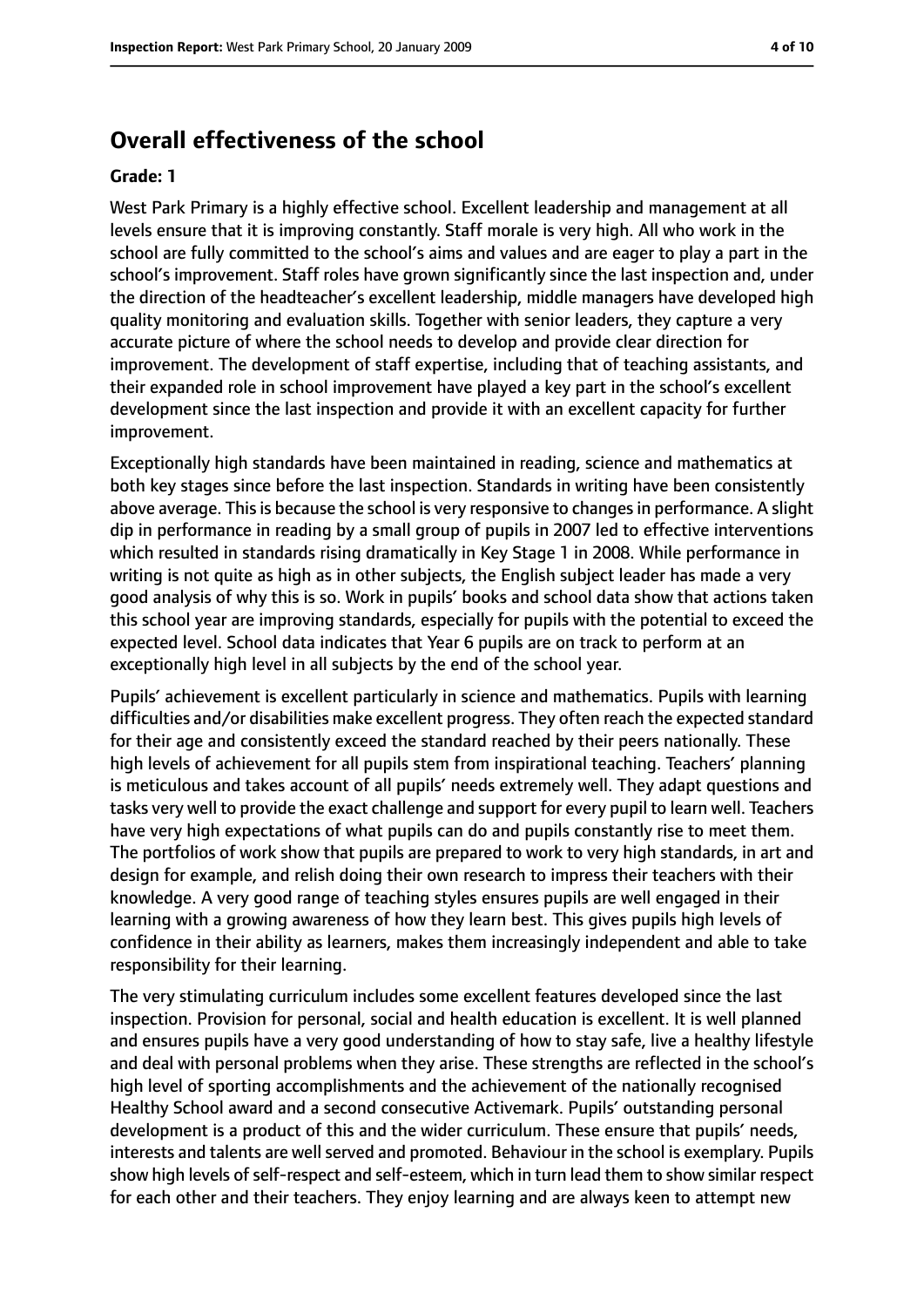challenges and ways of learning. This gives many lessons a buzz of excitement, with learning moving at a rapid pace. By the time they leave the school they are extremely well equipped to face the challenges of the next stage of their learning. Pupils relish their role in improving their school through the school council, the suggestion box and discussions during circle time. They are rightly proud of improved facilities in the playground, their work on conservation and of the school entertainments they perform for the benefit of the school and wider community. They are keen fund raisers who have a good understanding of the needs of others, and of the wider world. Pupils have a very good knowledge of other cultures and traditions and understand the diversity of their own society. By developing these qualities in its pupils, the school makes a good contribution to community cohesion.

Excellent relationships at all levels in the school ensure pupils are happy and feel safe and secure. Their teachers know them well and provide excellent care and support. Pupils report that they know where to turn for help and are confident that any issues they have will be taken seriously and dealt with promptly. The school's arrangements for the care and safeguarding of pupils meet all statutory requirements. Supervision at lunchtime is good. The school's assessment procedures and teachers' monitoring of pupils' learning are exemplary. They have developed considerably since the last inspection and are applied consistently across the school. All pupils have ambitious challenging targets, based on accurate analysis and rigorous tracking of progress. High quality marking and discussion with teachers provide guidance to pupils on how to improve their work. Pupils' confidence and independence have increased because they have more responsibility for their learning. Older pupils enjoy responding to teachers' suggestions for improvement by ticking their comments then acting upon the advice given.

Governance of the school is excellent. The very supportive governors provide a good level of challenge and make very good links with parents by acting on regular surveys of their views. For example, the number of parents' consultations has been increased in response to parents' wishes. The vast majority of parents are very supportive of the school and happy with what it provides, but a significant minority would like better communication with the school and more supervision of pupils during the lunch break. Inspection evidence indicated that the school's newsletters and website provide all the information parents require, but that some aspects of its work is not clearly communicated to all parents

## **Effectiveness of the Early Years Foundation Stage**

#### **Grade: 1**

Children join the Nursery with attainment and skills generally slightly above those typical for their age. They settle very quickly to become confident learners because of the well organised and caring environment. The effectiveness of provision is outstanding because the quality of teaching is always good and often excellent. Staff check children's learning rigorously and are constantly increasing the level of challenge. The innovative curriculum is extremely well planned and responds exceptionally well to children's interests and talents. For instance, during inspection, children in the Reception class were learning 'all about space' because their enthusiasm had been fired by the older pupils' performance about aliens at the end of last term.

From the time they join the EYFS unit, children are encouraged to develop independence and confidence by staff who have very high expectations of what they can do. Children quickly develop very good personal and social skills, taking turns and sharing, so that they create a harmonious and secure climate for learning. They enjoy learning indoors and out and are more than capable of making choices and directing their own learning when expected to. Very good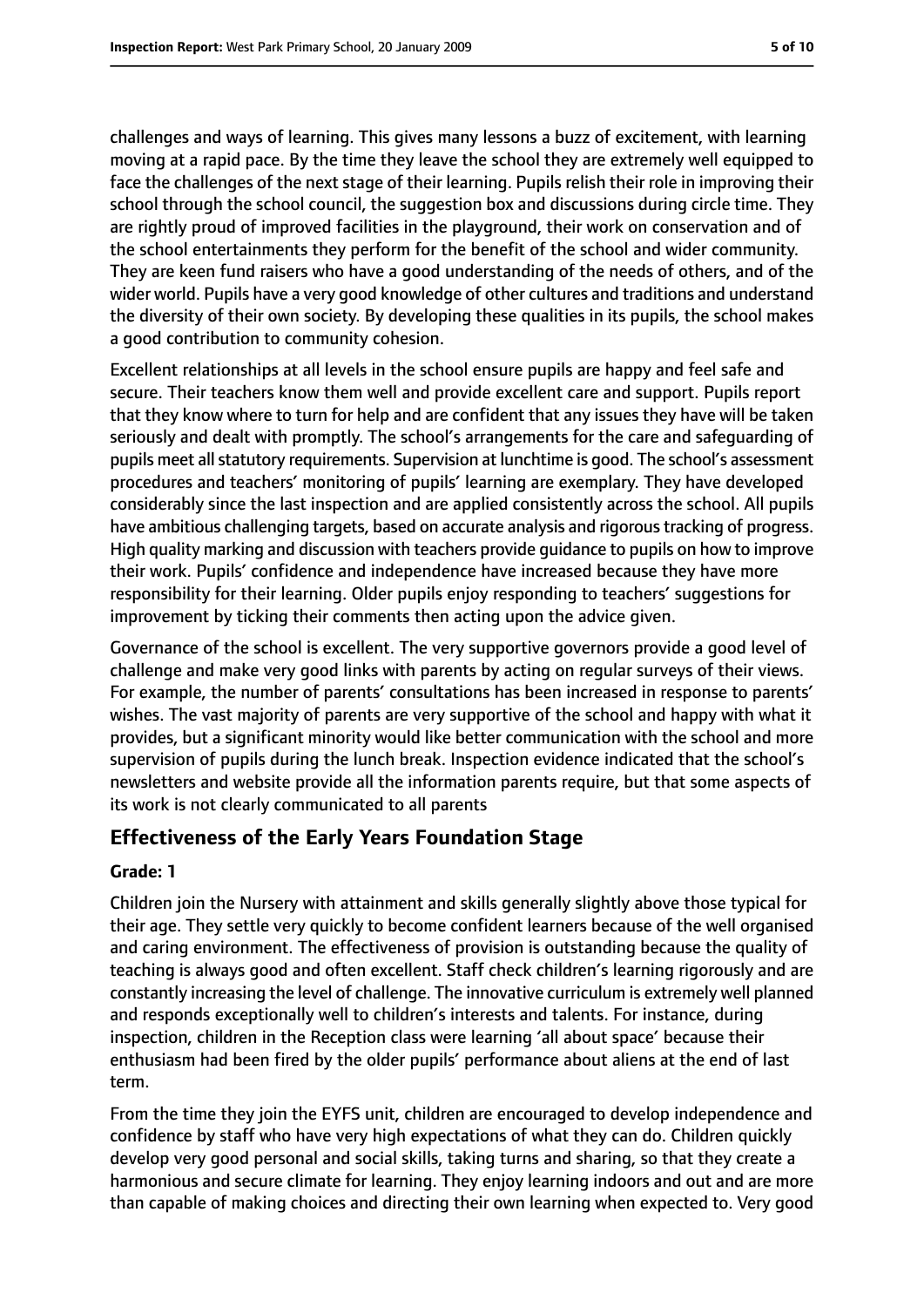teamwork ensures that all staff know their role in supporting children's learning and in monitoring their welfare and well-being. This high quality provision helps children of all abilities and backgrounds to make very good gains in all areas of learning so that by the end of the Reception class the vast majority reach, and many exceed, the goals set for their learning. There is excellent leadership and management of the EYFS provision, so that its continued development is secure.

#### **What the school should do to improve further**

■ Improve communication with those parents who do not feel they are well informed about their children's learning and progress, so that they are fully informed of the variety of the school's provision and the success their children enjoy.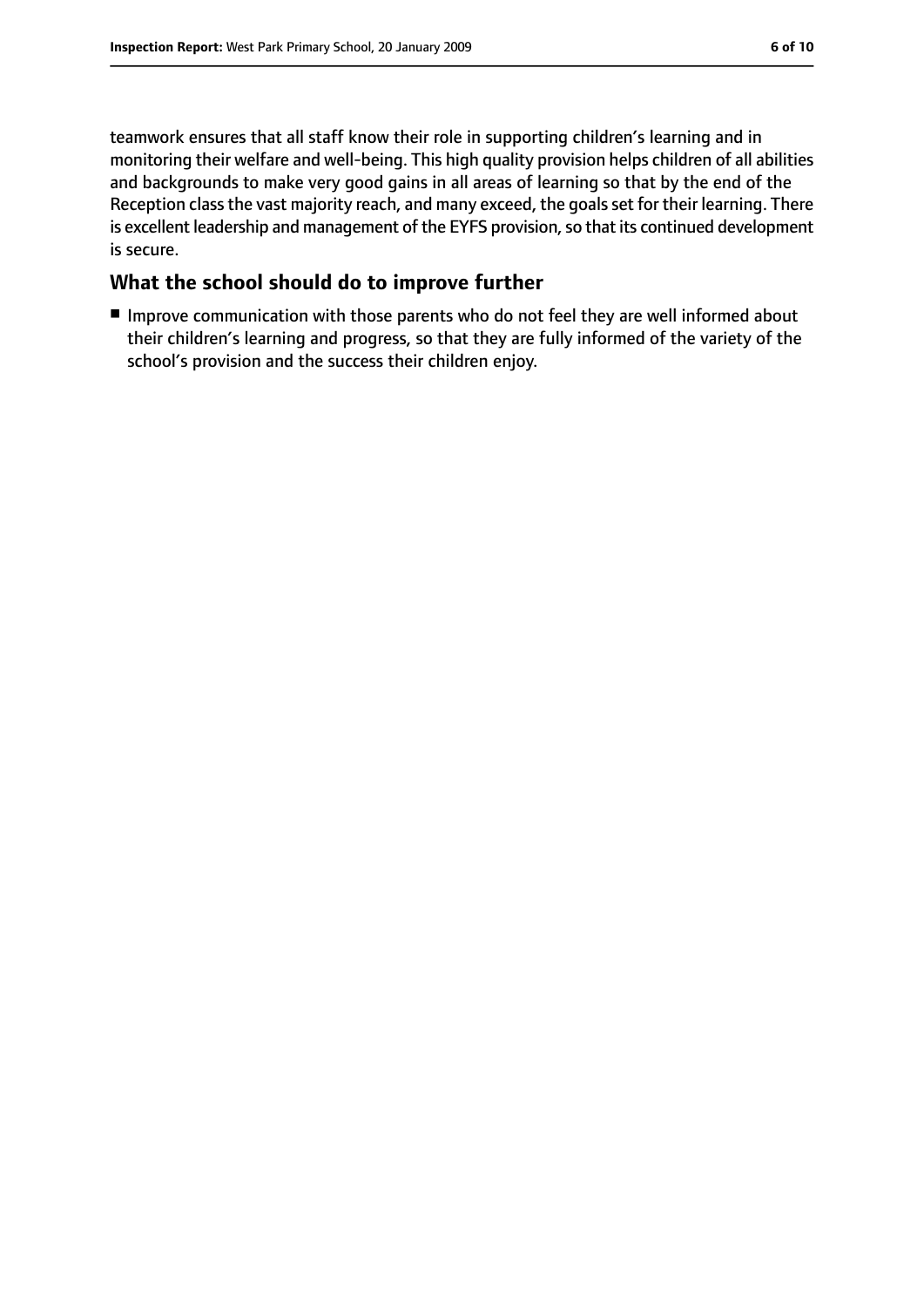**Any complaints about the inspection or the report should be made following the procedures set out in the guidance 'Complaints about school inspection', which is available from Ofsted's website: www.ofsted.gov.uk.**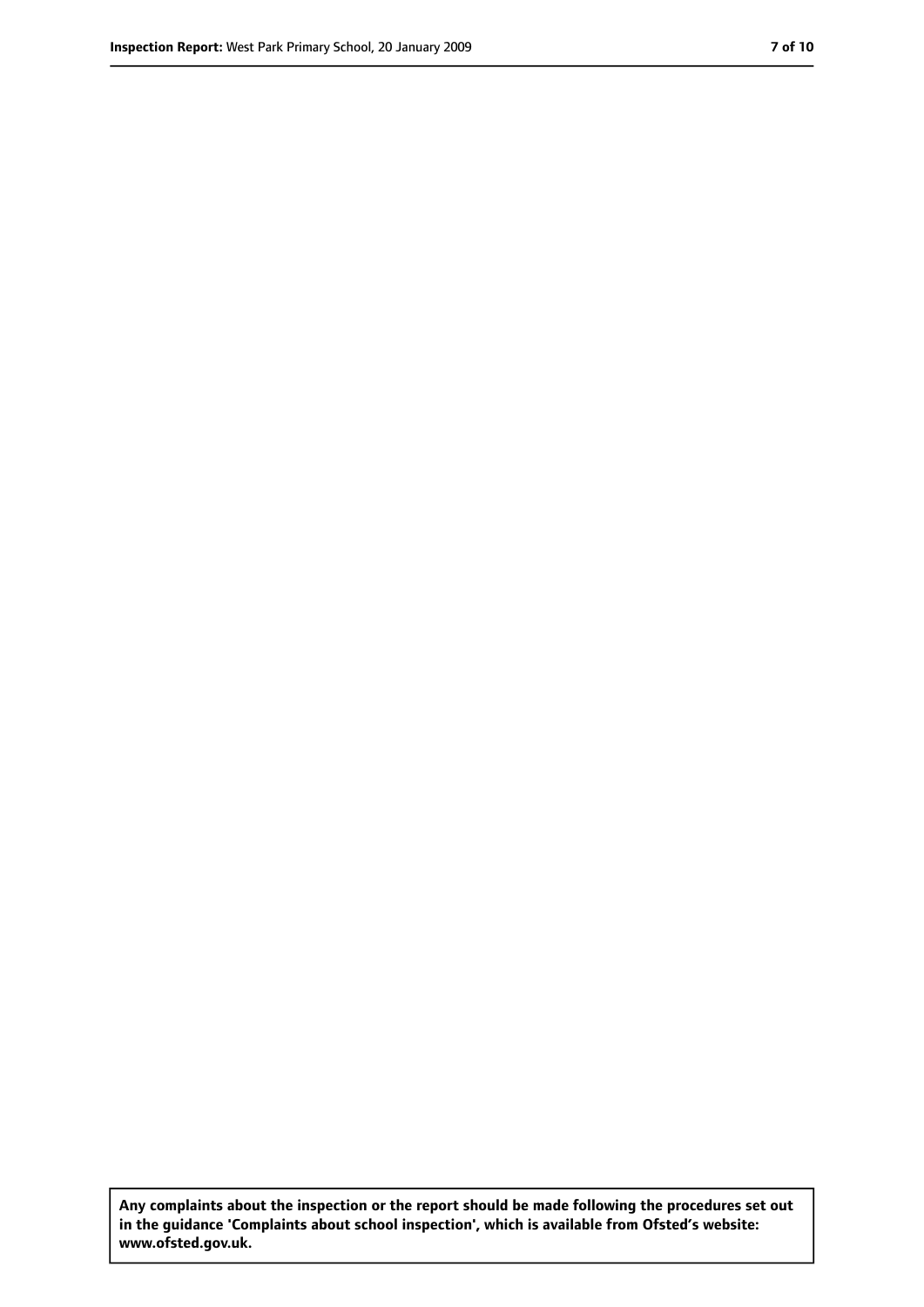# **Inspection judgements**

| \ Key to judgements: grade 1 is outstanding, grade 2 good, grade 3 satisfactory, and | <b>School</b>  |
|--------------------------------------------------------------------------------------|----------------|
| arade 4 inadequate                                                                   | <b>Overall</b> |

#### **Overall effectiveness**

| How effective, efficient and inclusive is the provision of<br>education, integrated care and any extended services in meeting the<br>needs of learners? |     |
|---------------------------------------------------------------------------------------------------------------------------------------------------------|-----|
| Effective steps have been taken to promote improvement since the last<br>inspection                                                                     | Yes |
| How well does the school work in partnership with others to promote learners'<br>well being?                                                            |     |
| The capacity to make any necessary improvements                                                                                                         |     |

# **Effectiveness of the Early Years Foundation Stage**

| How effective is the provision in meeting the needs of children in the<br>l EYFS?            |  |
|----------------------------------------------------------------------------------------------|--|
| How well do children in the EYFS achieve?                                                    |  |
| How good are the overall personal development and well-being of the children<br>in the EYFS? |  |
| How effectively are children in the EYFS helped to learn and develop?                        |  |
| How effectively is the welfare of children in the EYFS promoted?                             |  |
| How effectively is provision in the EYFS led and managed?                                    |  |

#### **Achievement and standards**

| How well do learners achieve?                                                  |  |
|--------------------------------------------------------------------------------|--|
| The standards <sup>1</sup> reached by learners                                 |  |
| How well learners make progress, taking account of any significant variations  |  |
| between groups of learners                                                     |  |
| How well learners with learning difficulties and/or disabilities make progress |  |

#### **Annex A**

<sup>&</sup>lt;sup>1</sup>Grade 1 - Exceptionally and consistently high; Grade 2 - Generally above average with none significantly below average; Grade 3 - Broadly average to below average; Grade 4 - Exceptionally low.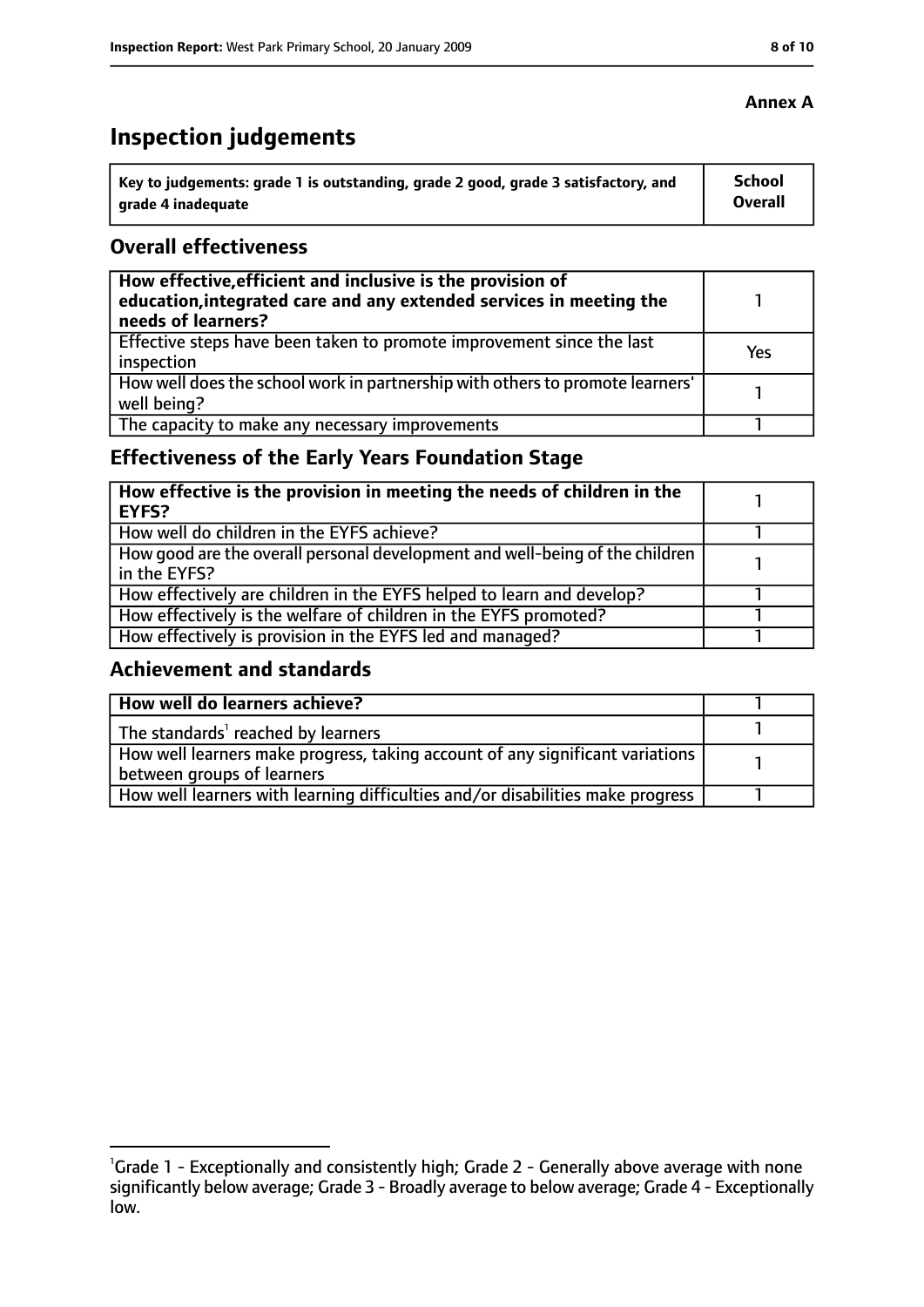# **Personal development and well-being**

| How good are the overall personal development and well-being of the<br>learners?                                 |  |
|------------------------------------------------------------------------------------------------------------------|--|
| The extent of learners' spiritual, moral, social and cultural development                                        |  |
| The extent to which learners adopt healthy lifestyles                                                            |  |
| The extent to which learners adopt safe practices                                                                |  |
| The extent to which learners enjoy their education                                                               |  |
| The attendance of learners                                                                                       |  |
| The behaviour of learners                                                                                        |  |
| The extent to which learners make a positive contribution to the community                                       |  |
| How well learners develop workplace and other skills that will contribute to<br>their future economic well-being |  |

# **The quality of provision**

| How effective are teaching and learning in meeting the full range of<br>learners' needs?              |  |
|-------------------------------------------------------------------------------------------------------|--|
| How well do the curriculum and other activities meet the range of needs and<br>interests of learners? |  |
| How well are learners cared for, quided and supported?                                                |  |

# **Leadership and management**

| How effective are leadership and management in raising achievement<br>and supporting all learners?                                              |            |
|-------------------------------------------------------------------------------------------------------------------------------------------------|------------|
| How effectively leaders and managers at all levels set clear direction leading<br>to improvement and promote high quality of care and education |            |
| How effectively leaders and managers use challenging targets to raise standards                                                                 |            |
| The effectiveness of the school's self-evaluation                                                                                               |            |
| How well equality of opportunity is promoted and discrimination eliminated                                                                      |            |
| How well does the school contribute to community cohesion?                                                                                      |            |
| How effectively and efficiently resources, including staff, are deployed to<br>achieve value for money                                          |            |
| The extent to which governors and other supervisory boards discharge their<br>responsibilities                                                  |            |
| Do procedures for safequarding learners meet current government<br>requirements?                                                                | <b>Yes</b> |
| Does this school require special measures?                                                                                                      | <b>No</b>  |
| Does this school require a notice to improve?                                                                                                   | No         |